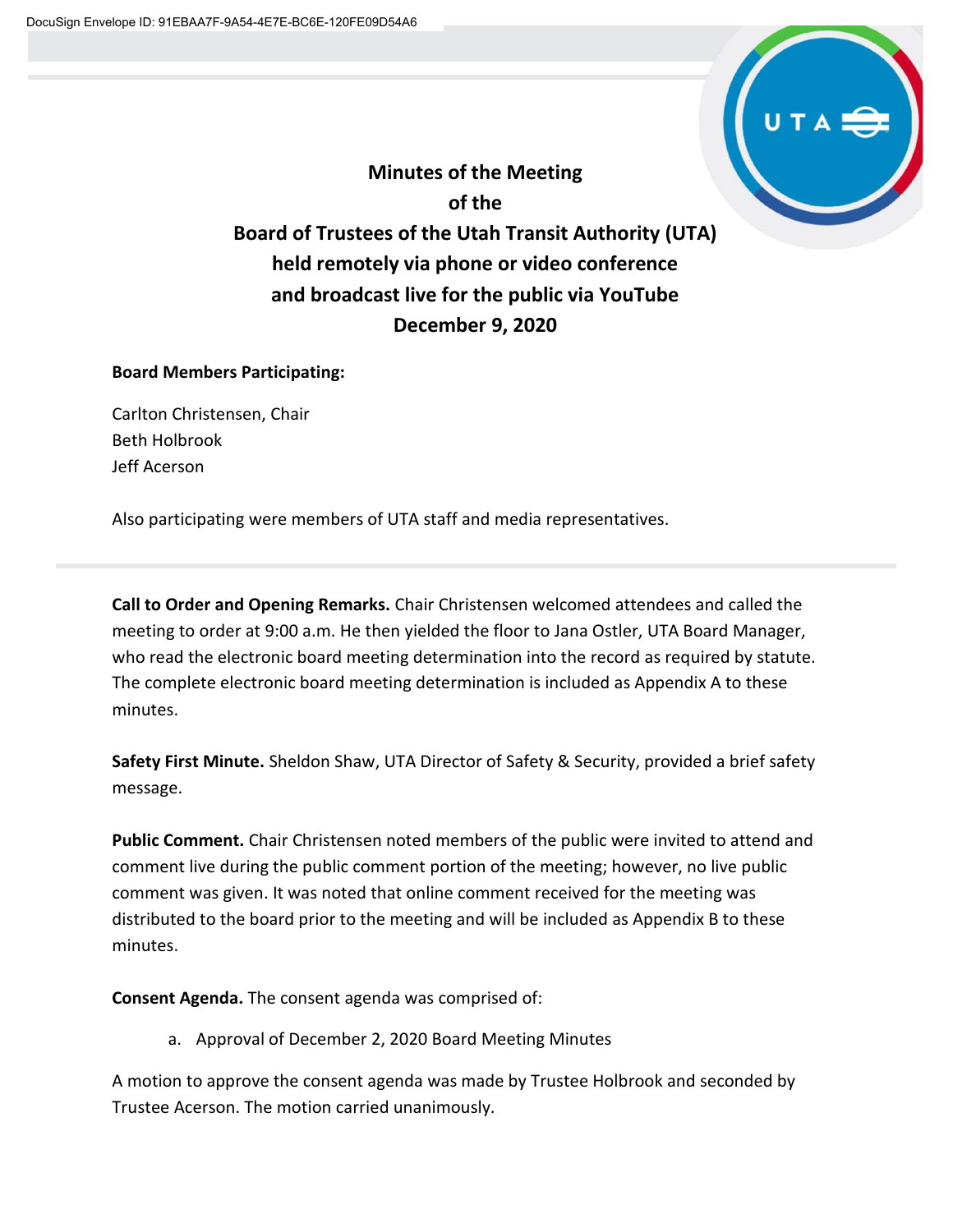**Agency Report.** This item was deferred to a future meeting.

**Financial Report – October 2020.** Brad Armstrong, UTA Senior Manager of Budget & Financial Analysis, reviewed the financial report for October 2020, including the financial dashboard; passenger revenues; sales tax collections; sales tax revenues; revenue loss and Coronavirus Aid, Relief, and Economic Security (CARES) Act funding estimates; operating expense variance by mode; operating expense variance by type; and operating expense variance by chief officer.

Discussion ensued. A question on how changing commuter patterns affect sales tax collections was posed by the board and answered by Mr. Armstrong.

#### **Resolutions.**

**R2020-12-06 Resolution Giving Notice and Setting Regular Meeting Dates for the Authority's Board of Trustees and Audit Committee for Calendar Year 2021.** Chair Christensen summarized the resolution, which gives notice and sets regular meeting dates for the UTA Board of Trustees and Audit Committee for 2021.

A motion to approve R2020-12-06 was made by Trustee Acerson and seconded by Trustee Holbrook. The motion carried unanimously with aye votes from Trustee Acerson, Trustee Holbrook, and Chair Christensen.

**R2020-12-07 Resolution Authorizing the Purchase of Real Property for Box Elder County Right of Way with Dutch "A", LLC (Parcel 1070:T).** Paul Drake, UTA Director of Real Estate and Transit-Oriented Development, described the resolution, which authorizes the purchase of 37.5 acres of real property located at 550 West 750 North in Willard. The property, which is needed for corridor preservation in Box Elder County, will be purchased for \$2,489,000 plus standard title closing costs.

Discussion ensued. Questions on future station location site selection and preservation, current land use and maintenance at the site, and timing for station area planning with Willard were posed by the board and answered by staff.

A motion to approve R2020-12-07 was made by Trustee Holbrook and seconded by Trustee Acerson. The motion carried unanimously with aye votes from Trustee Acerson, Trustee Holbrook, and Chair Christensen.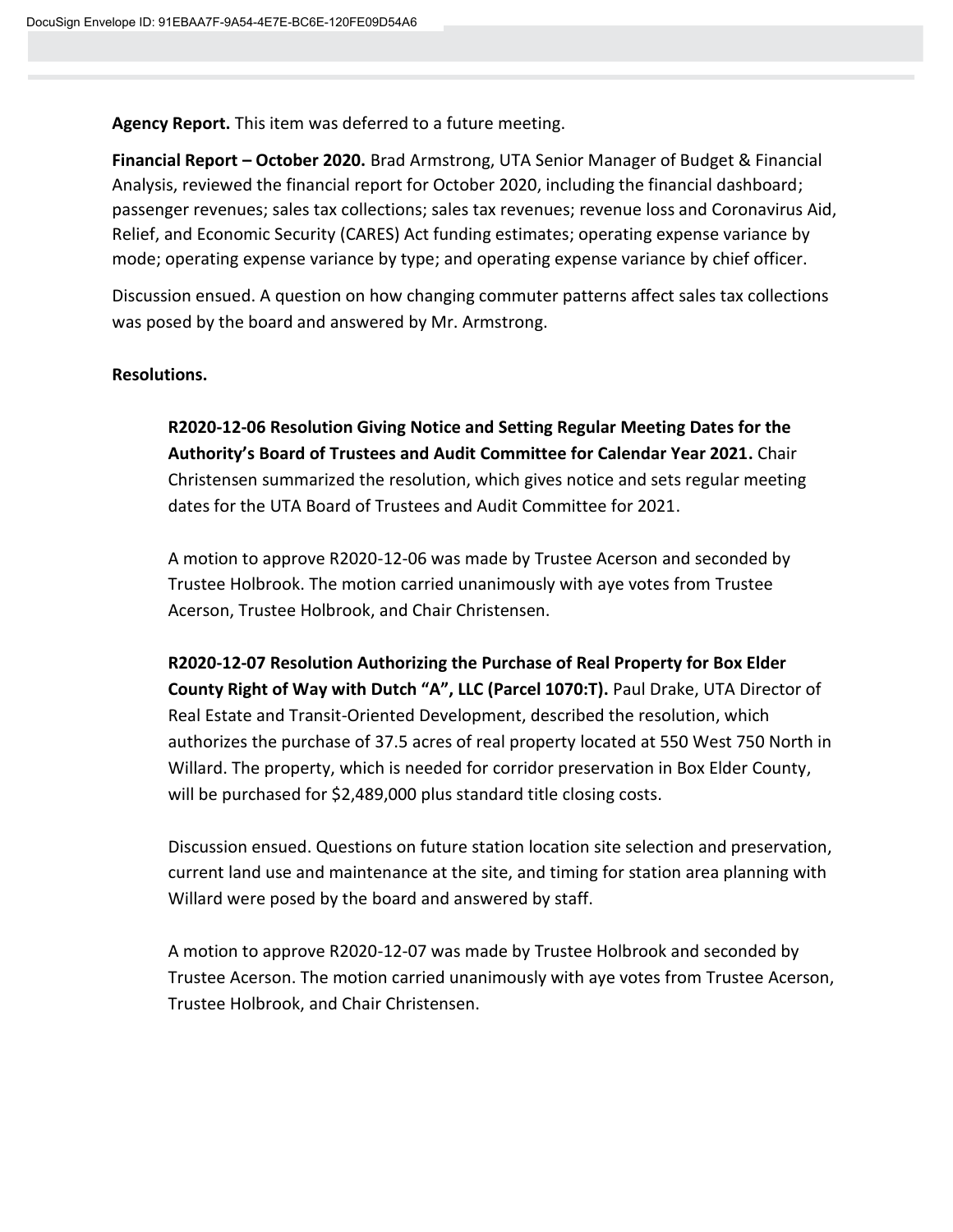#### **Contracts, Disbursement, and Grants.**

**Pre-Procurement.** Todd Mills, UTA Senior Supply Chain Manager, was joined by Mary DeLoretto, UTA Chief Service Planning Officer. Mr. Mills said the agency intends to procure the following:

i. Vineyard Double-Tracking Materials

Discussion ensued. Questions on the status of the project design and timeline for completion were posed by the board and answered by staff.

#### **Service and Fare Approvals.**

Monica Morton, UTA Fares Director, was joined by Andres Colman, UTA Regional General Manager – Mt. Ogden Business Unit.

**Fare Agreement: Pass Purchase and Distribution Agreement (Visit Ogden).** Ms. Morton asked the board to approve a one-year pass purchase and distribution agreement with Visit Ogden for ski bus passes. The contract is for the 2020-21 ski season and has an estimated total revenue value between \$1,500 and \$2,500.

A motion to approve the fare agreement was made by Trustee Acerson and seconded by Trustee Holbrook. The motion carried unanimously.

**Sponsored Fare Agreement: Lagoon/Station Park Shuttle Bus Service – Amendment 2 (Farmington City).** Ms. Morton asked the board to approve a second amendment to the contract with Farmington City apportioning operating costs for the "Lagoon/Station Park Shuttle" (route 667). The amendment covers costs for 2021 with a value of \$74,090 in revenue to UTA.

A motion to approve the sponsored fare agreement was made by Trustee Holbrook and seconded by Trustee Acerson. The motion carried unanimously.

**Sponsored Fare Agreement: Trolley Bus Service – Amendment 1 (Layton City).** Ms. Morton asked the board to approve an amendment to the contract with Layton City apportioning operating costs for the "Midtown Trolley" (route 628). The amendment covers costs for 2021 with a value of \$162,760 in revenue to UTA.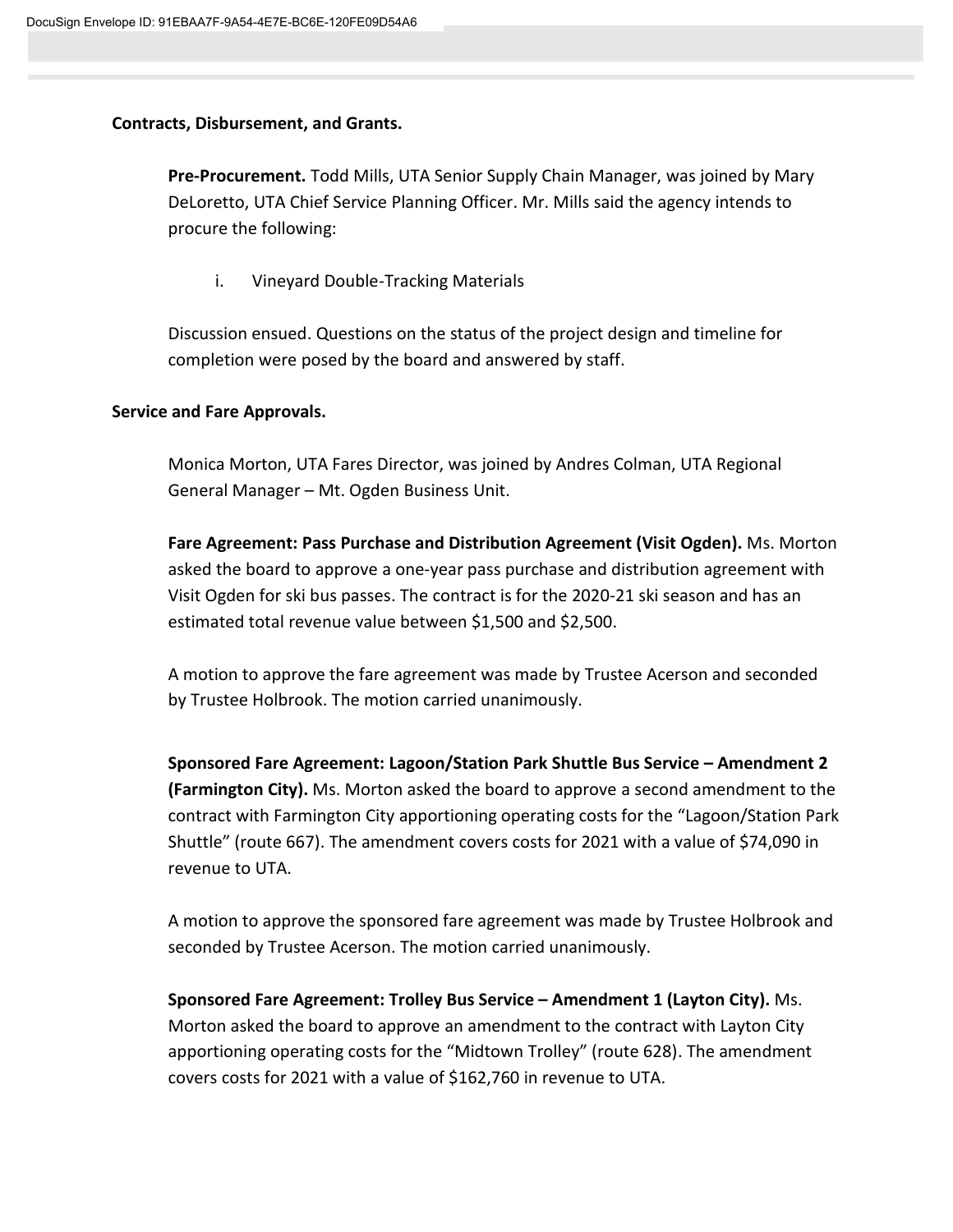A motion to approve the sponsored fare agreement was made by Trustee Acerson and seconded by Trustee Holbrook. The motion carried unanimously.

**Sponsored Fare Agreement: Trolley Bus Service – Amendment 1 (Ogden City).** Ms. Morton asked the board to approve an amendment to the contract with Ogden City apportioning operating costs for the "Ogden Trolley" (route 601). The amendment covers costs for 2021 with a value of \$72,906 in revenue to UTA.

Discussion ensued. A question on the success of the trolley service was posed by the board and answered by staff.

A motion to approve the sponsored fare agreement was made by Trustee Holbrook and seconded by Trustee Acerson. The motion carried unanimously.

**Fare Agreement: HIVE Pass Purchase and Administration Agreement Amendment 1 (Salt Lake City Corporation).** Ms. Morton asked the board to approve an amendment to the HIVE pass purchase and administration agreement with Salt Lake City Corporation. The amendment has an estimated revenue value of \$825,000.

Discussion ensued. A question on HIVE pass pricing compared to low-income pilot pricing was posed by the board and answered by Ms. Morton.

A motion to approve the sponsored fare agreement was made by Trustee Acerson and seconded by Trustee Holbrook. The motion carried unanimously.

### **Discussion Items.**

**Agency 2021 Final Budget.** Bill Greene, UTA Chief Financial Officer, reviewed changes from the tentative to the final 2021 operating and capital budgets, which include minor adjustments related to organizational changes and updates to debt service and lease payments.

**UTA Microtransit Planning Project Report.** Jaron Robertson, UTA Director of Innovative Mobility Solutions, was joined by Eric Callison, UTA Manager of Service Planning; Ryan Taylor, UTA Coordinated Mobility Manager; and Libby Oseguera, Utah Developmental Disabilities Council Executive Director. Mr. Taylor spoke about coordination efforts among UTA, Via, and special service agencies to increase accessibility on UTA's mictrotransit service for persons with cognitive and mobility disabilities. Mr. Taylor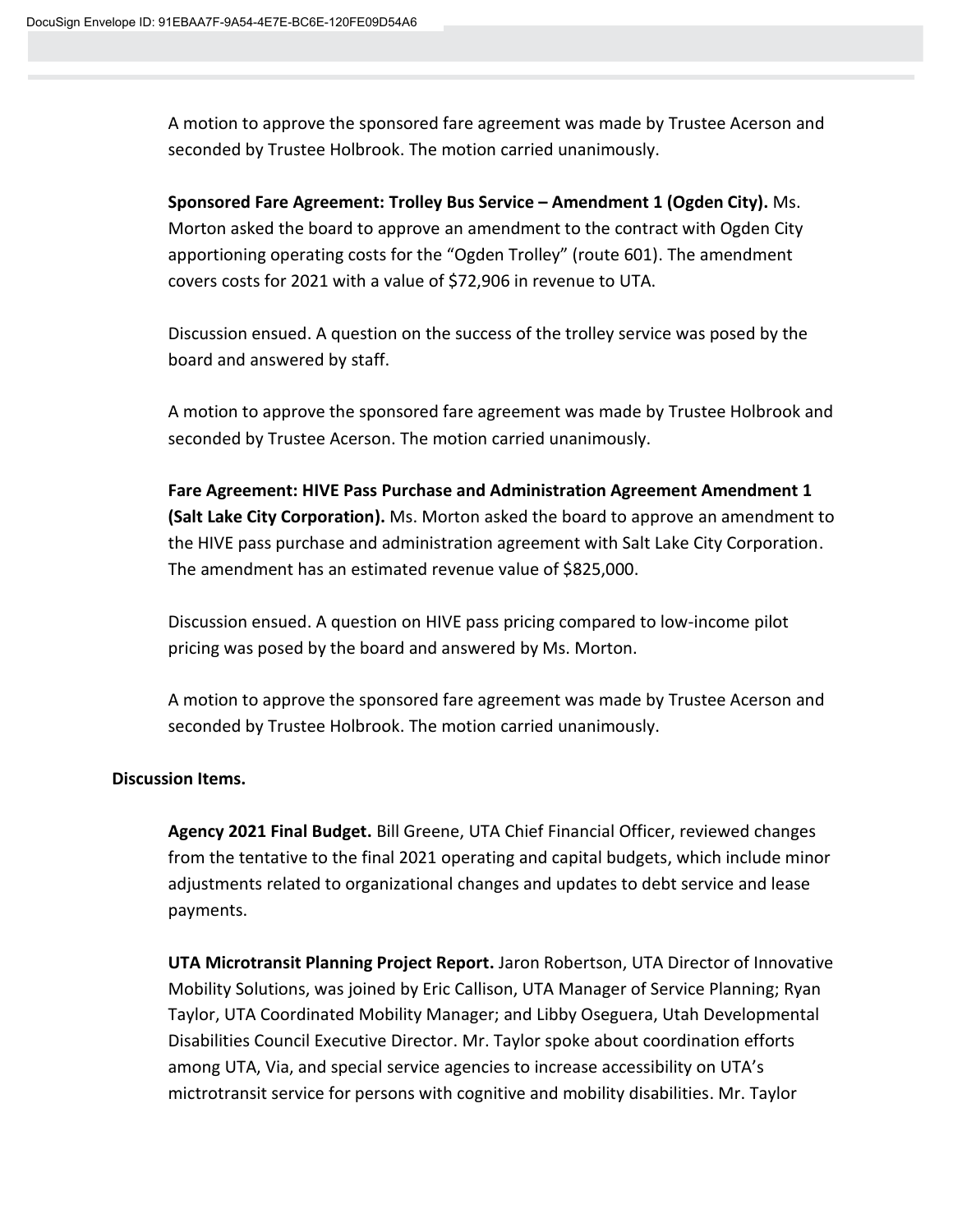mentioned the result of the collaboration was the Utah Transit Authority Microtransit Project Planning Report, which serves as a roadmap for microtransit expansion. Staff then reviewed the outcomes and findings of the report.

Discussion ensued. Questions on connectivity between microtransit opportunity zones and demographics contemplated in the report were posed by the board and answered by staff.

#### **Other Business.**

**Next Meeting.** The next meeting of the board will take place on December 16, 2020 at 8:30 a.m.

**Adjournment.** The meeting was adjourned at 10:19 a.m. by motion.

Transcribed by Cathie Griffiths Executive Assistant to the Board Chair Utah Transit Authority [cgriffiths@rideuta.com](mailto:cgriffiths@rideuta.com) 801.237.1945

*This document is not intended to serve as a full transcript as additional discussion may have taken place; please refer to the meeting materials, audio, or video located at <https://www.utah.gov/pmn/sitemap/notice/644597.html> for entire content.*

*This document along with the digital recording constitute the official minutes of this meeting.*

Approved Date: December 16, 2020

DocuSianed by: \_\_\_\_\_\_\_\_\_\_\_\_\_\_\_\_\_\_\_\_\_\_\_\_\_\_\_\_\_\_\_\_\_\_\_\_\_\_

Carlton J. Christensen Chair, Board of Trustees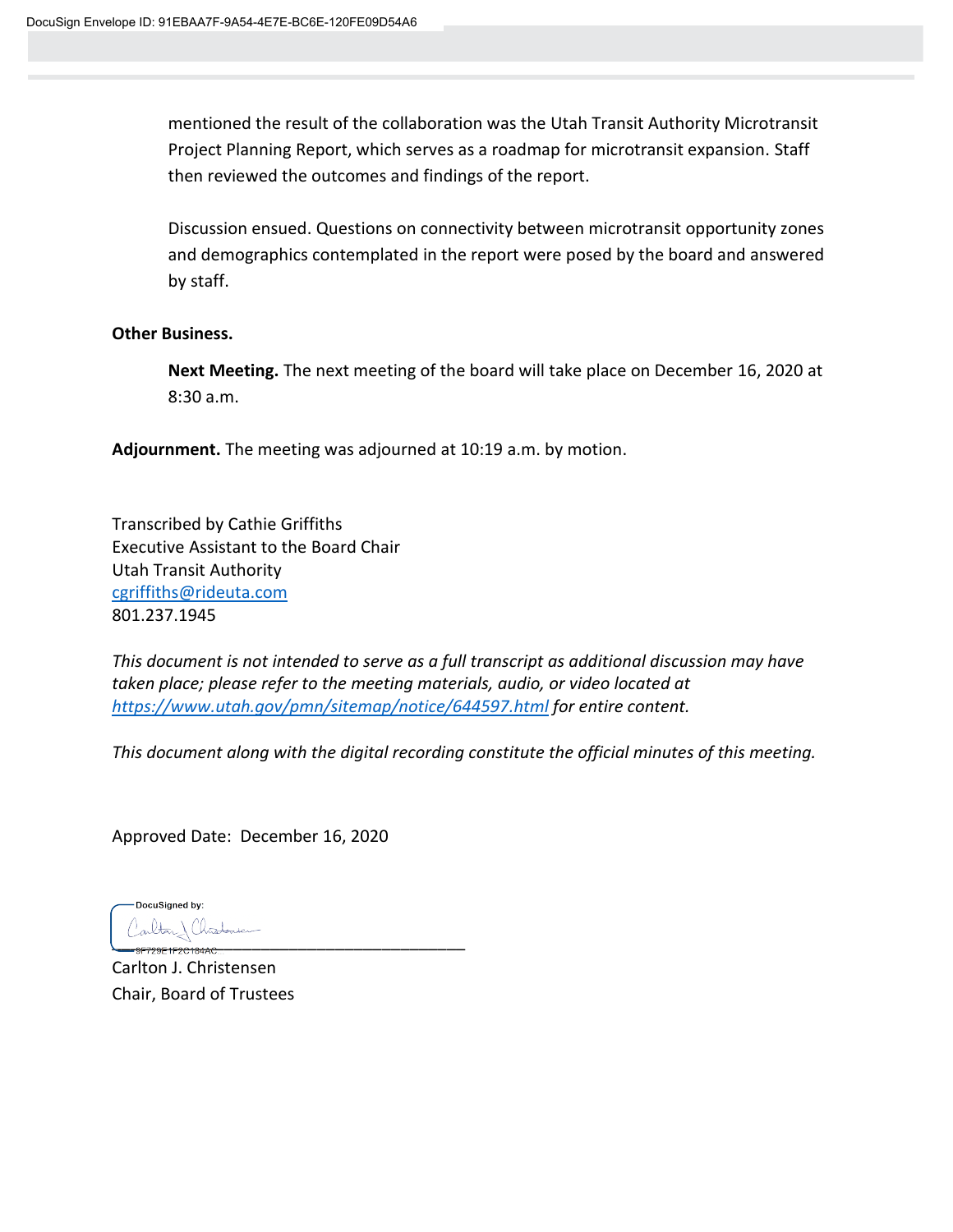#### **Appendix A**

DocuSign Envelope ID: 58B60A75-3065-4149-B3EF-8917E16C3F51

#### **UTAH TRANSIT AUTHORITY** ELECTRONIC BOARD MEETING DETERMINATION

Consistent with provisions of the Utah Open and Public Meetings Act, specifically UTAH CODEs 52-4-207(4), and acting in my capacity as the Chair of the Board of Trustees ("Board") of the Utah Transit Authority ("UTA"), I hereby make the following written determinations in support of my decision to hold and convene electronic meetings of the UTA Board without a physical anchor location:

- $1.$ Conducting Board and Board Committee meetings with an anchor location thatis physically accessible for members of the public to attend in person presents a substantial risk to the health and safety of those who may be present at the anchor location.
- $\overline{2}$ . This determination is based upon the following facts, among others:
	- a. The COVID-19 pandemic is ongoing and significant and continued community, person-to-person virus transmission continues to occur in the state of Utah; and
	- b. Federal, state, and local health authorities have adopted guidelines for the general public and businesses which encourage institutions and individuals to take precautions, including limiting in-person interactions and recommending increased virtual interactions

This written determination takes effect on November 11, 2020, and is effective until midnight on December 11, 2020, (no more than 30 days after the effective date of this Declaration) and may be re- issued by future written determinations of the Chair of the Board at that or any other appropriate time.

Dated this 6th day of November, 2020.

DocuSigned by: alba) (haduu-

Carlton Christensen, Chair of the Board of Trustees